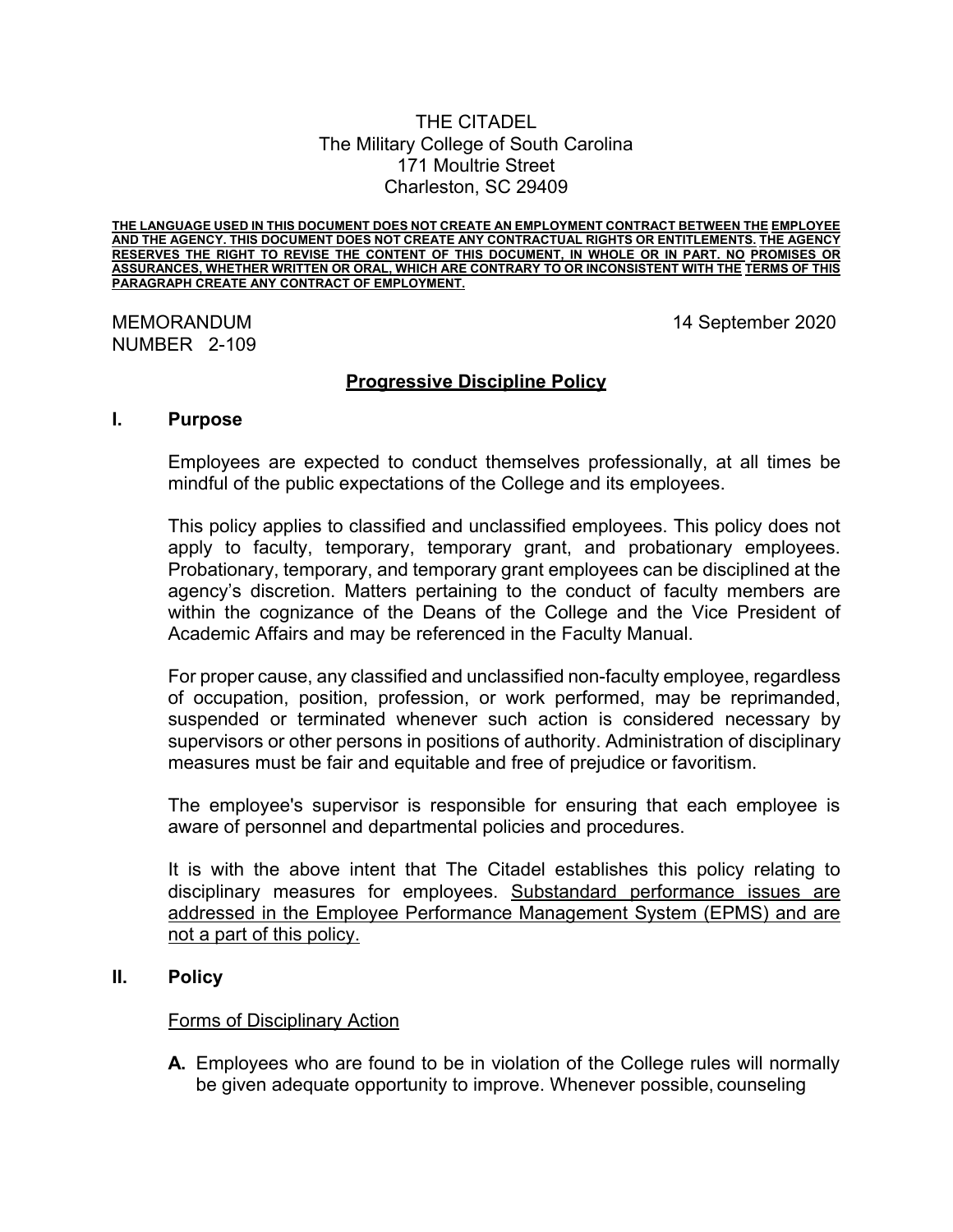and coaching should be used before formal disciplinary action is involved. Disciplinary actions, in general, are considered progressive and constructive measures for the correction of the conduct of employees. For this reason, such actions should be taken only to the degree of severity necessary to obtain the desired improvement. However, if the necessary improvements in conduct are not achieved, progressive discipline consisting of increasingly stronger disciplinary action will normally be followed. The nature and/or severity of the offense will determine which step of discipline is required. The normal and recommended progressive steps are as follows:

- 1. Oral reprimand
- 2. Written reprimand
- 3. Suspension
- 4. Termination
- 5. Reassignment\*
- 6. Demotion\*

\* May occur at any stage during progressive discipline process.

## Determination of Action

- A. It is important that a supervisor conducts a thorough investigation of the facts and circumstances, including the employee's explanation, prior to administering disciplinary action. This requires a supervisor to actively seek information in a fair, objective, and nondiscriminatory manner.
- B. At the oral and written stages, the supervisor will determine the action appropriate to the infraction based on the severity of the offense, mitigating circumstances, previous infractions, etc.
- C. Assistance in determining the appropriate action may be provided through the Human Resources Department.
- D. No disciplinary actions beyond a written reprimand may be taken without being authorized by the Agency Director or a designee. If a suspension or termination is warranted, disciplinary action of this nature must be reviewed in advance with the department head, appropriate Vice-President or his/her designee, and Director of Human Resources or his/her designee before such action is given to an employee.
- E. The Director of Human Resources or his/her designee should review the case to verify that there is just cause for suspension or termination, approve the appropriate length of suspension based on past practices, and ensure that the information presented is fair and nondiscriminatory. All letters on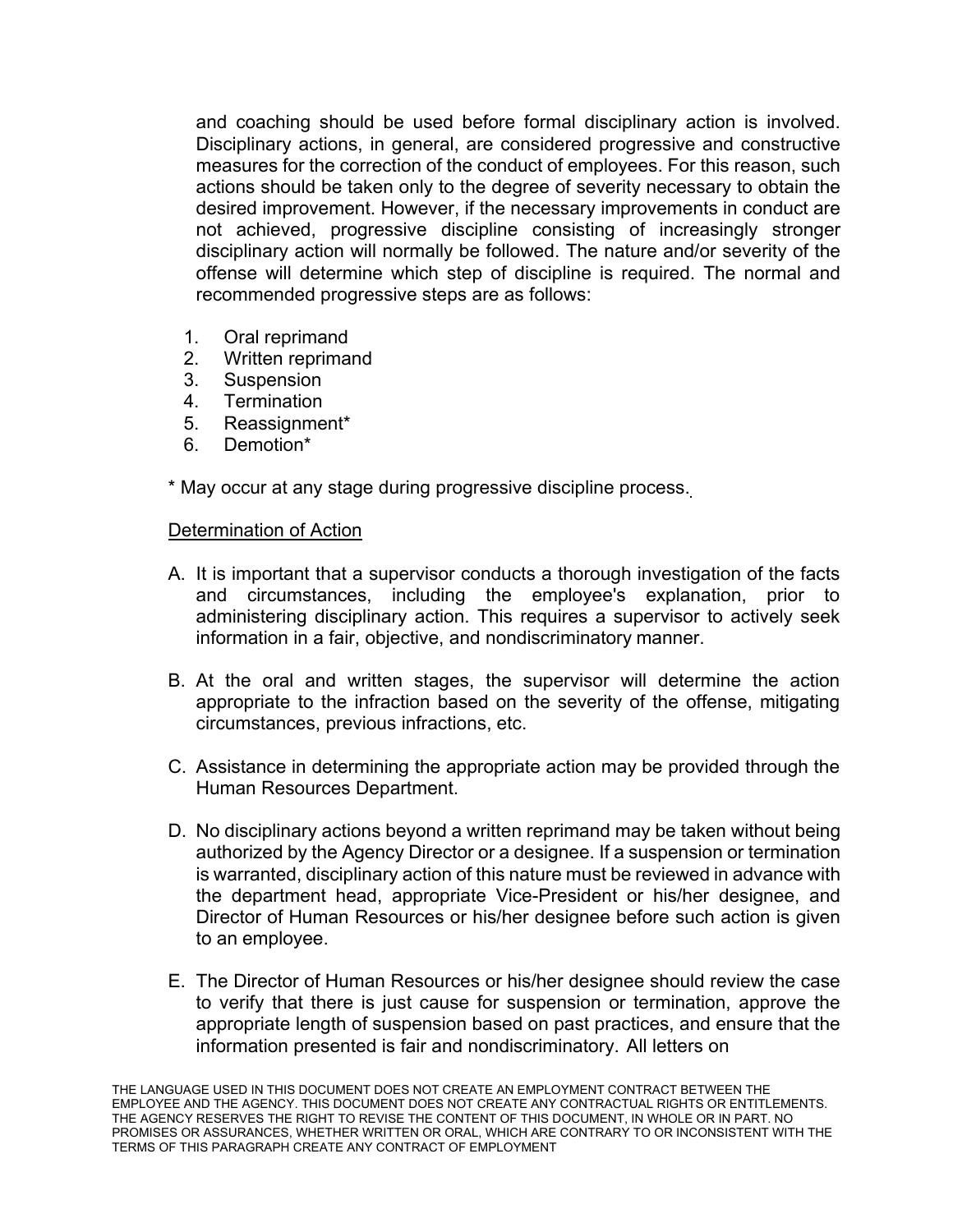suspensions and terminations will be written and signed by the Human Resources Director or his/her designee.

# **III. Voluntary Resignations and Performance Issues:**

**A.** Employees who voluntarily fail to report to work for three consecutive workdays and fail to contact their supervisor during this time period will be considered to have voluntarily resigned. All performance related problems should be addressed by the guidelines established in the Employee Performance Management System.

# **IV. Employee Comments**

**A.** The employee may attach additional comments to any disciplinary action, if desired, within 3 days of receiving the action.

# **V. Disciplinary Action**

- 1. Oral Reprimand An employee should be given an oral reprimand for minor offenses. The supervisor should talk privately with the employee and cover the following:
	- a. Review exactly what is expected of the employee and why.
	- b. Allow the employee to give the reasons for his/her conduct.
	- c. Make suggestions for correcting action.
	- d. Specify further disciplinary action will be taken if similar problems continue to occur.
	- e. Record the date of the interview and other pertinent information for future reference. This written notice should be placed in the employee's departmental personnel file.

In the event the supervisor considers second or subsequent oral reprimands to be the appropriate disciplinary action, the department head should be informed and may be requested to be present during the counseling session.

- 2. Written Reprimand If, because of the seriousness of the first offense, or if the employee has repeated the first offense that warranted an oral reprimand, and the supervisor determines that a written reprimand is warranted, the following action should be taken:
	- a. The supervisor should prepare a written summary of the case and make a recommendation to the department head for his/her approval.
	- b. The written reprimand may be in letter or memorandum form and must specify details of the employee's conduct.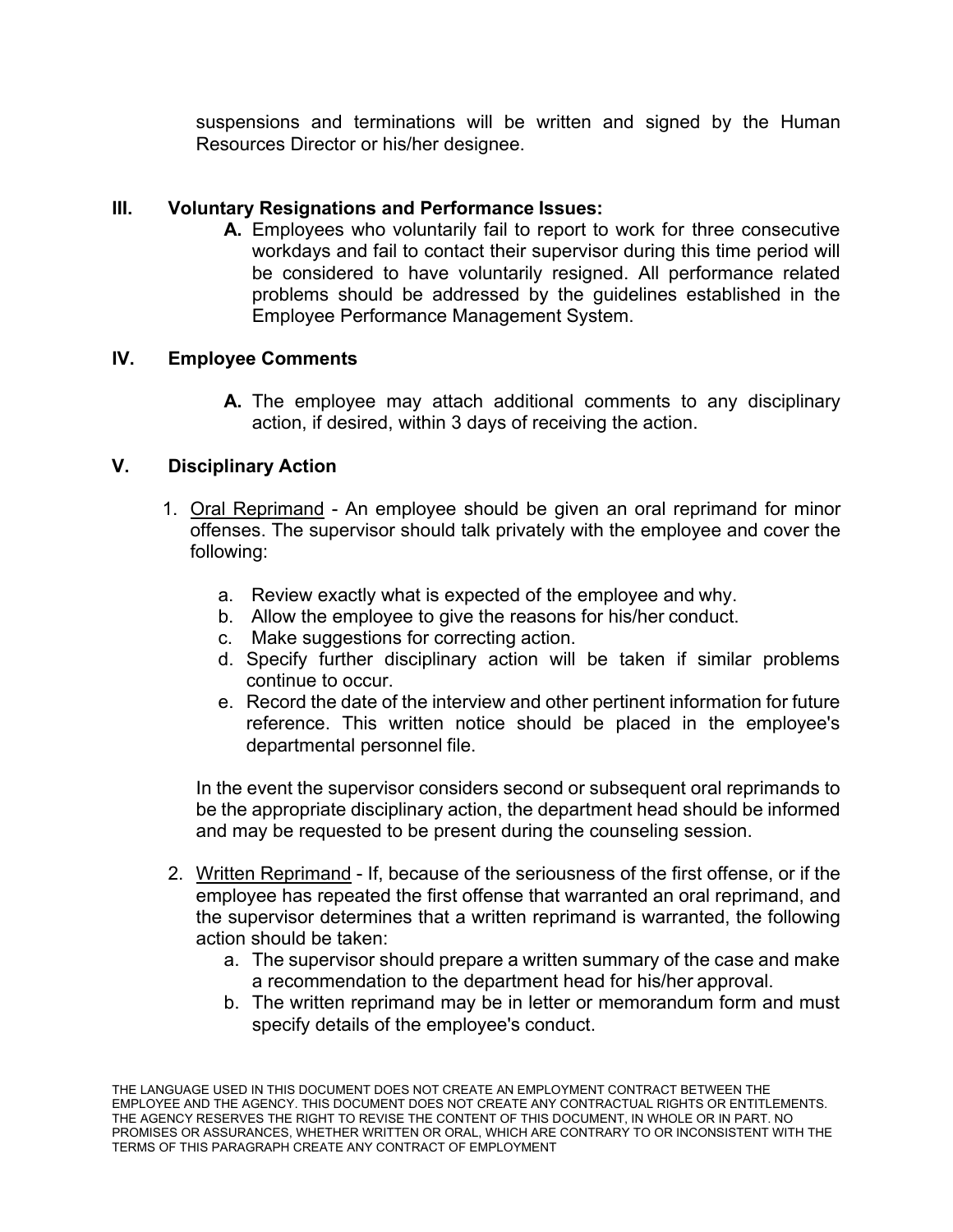- c. If the employee has repeated the violation covered in the prior oral reprimand, the supervisor should review again with the employee the points covered in the oral reprimand. If the offense is the first, and of such a serious nature as to warrant more than an oral reprimand but does not warrant suspension or termination, then a written reprimand should be given to the employee. The supervisor should indicate in the letter or memorandum that conduct must improve within a given period of time.
- d. The written reprimand should include the corrective action needed, and a notice to the employee that a recurrence of the same type conduct may result in further disciplinary action.
- e. The supervisor should review the written reprimand with the department head before delivering it to the employee.
- f. The supervisor should then review the written reprimand carefully with the employee. It should be signed by the employee with an indication that it has been received and understood. If the employee refuses to sign, the supervisor and a witness should certify in writing that it was delivered and explained to the employee. A copy should be given to the employee. A copy of the written reprimand should be forwarded to the Director of Human Resources. It will become a permanent part of the employee's personnel record.
- 3. \*Reassignment or Demotion: A reassignment or demotion may be a proper disciplinary action at any stage in the progressive disciplinary process. If the supervisor feels that a reassignment or demotion might benefit the employee and the College, then the supervisor should recommend to the department head that the employee should be reassigned to a position classified at the same state salary range or demoted to a position classified at a lower state salary range. At the discretion of the President, a demotion may be with or without a pay reduction. After the supervisor has made his/her recommendations, the following will be accomplished:
	- a. The appropriate Vice President or his/her designee will review the recommendation of the reassignment or demotion. His/her decision will be made after having received a written summary of the case which was prepared by the supervisor and reviewed with the department head.
	- b. If the Vice President or his/her designee upholds the reassignment or demotion, the supervisor will forward the recommendation to the Director of Human Resources for review and approval. The Director of Human Resources will inform the department head of appropriate action to be taken. The supervisor and the Director of Human Resources will inform the affected employee and review the entire case with the employee. Employee notification shall be in writing.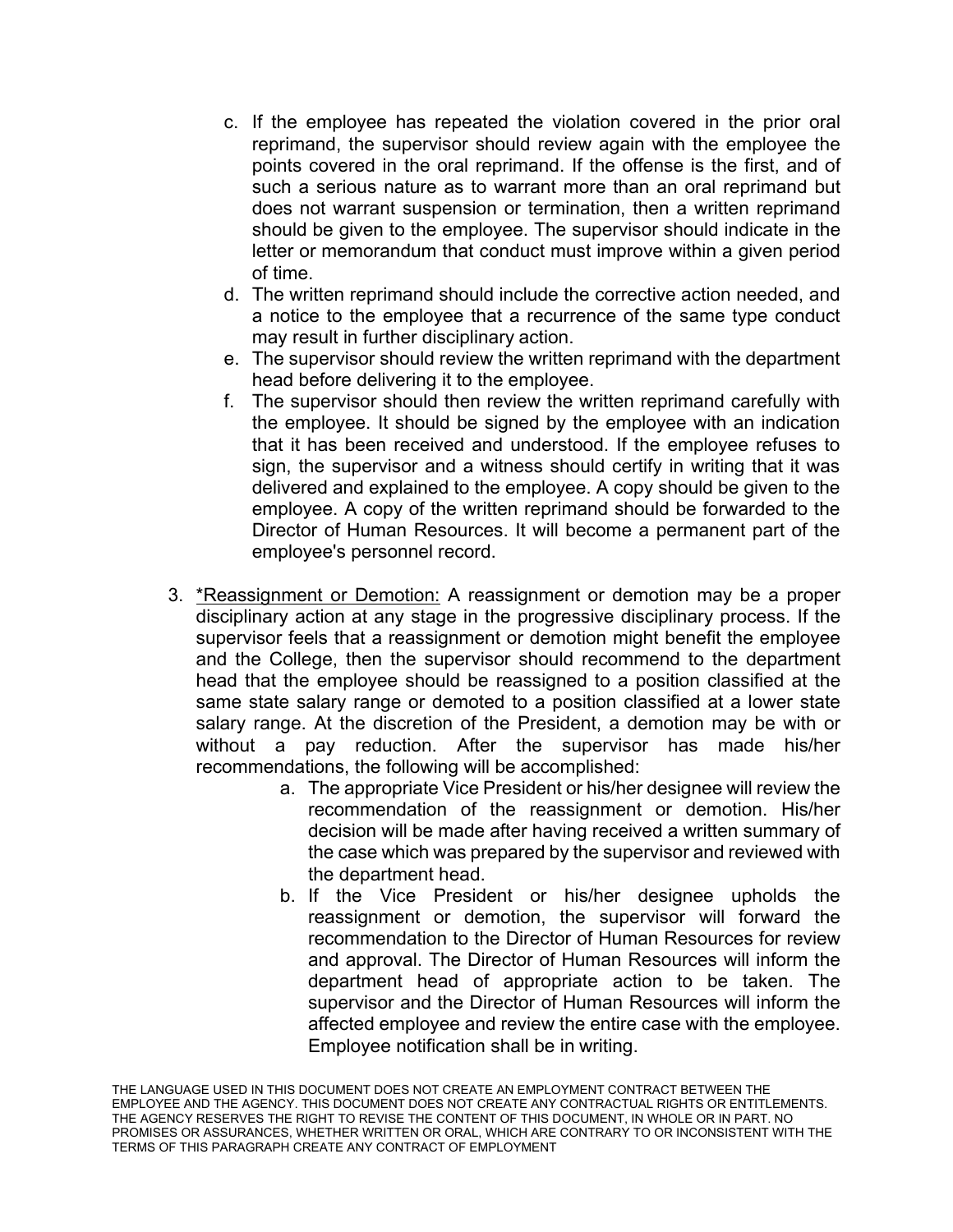- c. A copy of the letter will become a part of the employee's permanent personnel file.
- 4. Suspension The seriousness of the offense will determine the length of the suspension. All suspensions are without pay.
	- a. A written summary of the case will be prepared by the supervisor, reviewed by the department head, the Vice President, and a recommendation made to the Director of Human Resources or his/her designee.
	- b. The Director of Human Resources is authorized to process suspensions. The suspension letter will be written and signed by the Director of Human Resources and forwarded to the supervisor to be given to the employee with a copy to be placed in the employee's permanent personnel file.
- 5. Termination This is the most serious disciplinary action and should be taken only after a careful review of the case.
	- a. An employee may be terminated due to the frequency or serious nature of misconduct. Very serious offenses may be cause for immediate termination without prior progressive disciplinary steps.
	- b. A written summary of the case will be prepared by the supervisor, reviewed by the department head, the Vice President, and recommendation made to the Director of Human Resources.
	- c. The Director of Human Resources is authorized to process terminations. The termination letter will be written and signed by the Director of Human Resources and forwarded to the supervisor to be given to the employee with a copy to be placed in the employee's permanent personnel file. If the employee is not at work, the Director of Human Resources will mail the letter to the employee by certified mail.

## **VI. Workplace Violence**

Section 7, Chapter 1, Title 1 of the 1976 Code of Laws, Article 21, Workplace Domestic Violence Policy (Section 1-1-1410) requires every state agency to develop and implement an agency workplace domestic violence policy and adopt a "zero tolerance" approach to the act or threat of violence of any kind. If employees engage in any violence in the workplace, or threaten violence in the workplace, their employment will be terminated immediately for cause. The "zero tolerance" approach must be applied to all forms of workplace violence.

These include, but are not limited to:

- Physical-the use of force in order to harm;
- Threats-expressions of intent to inflict injury;
- Harassment-words, gestures, and actions which tend to annoy, alarm, or abuse another person;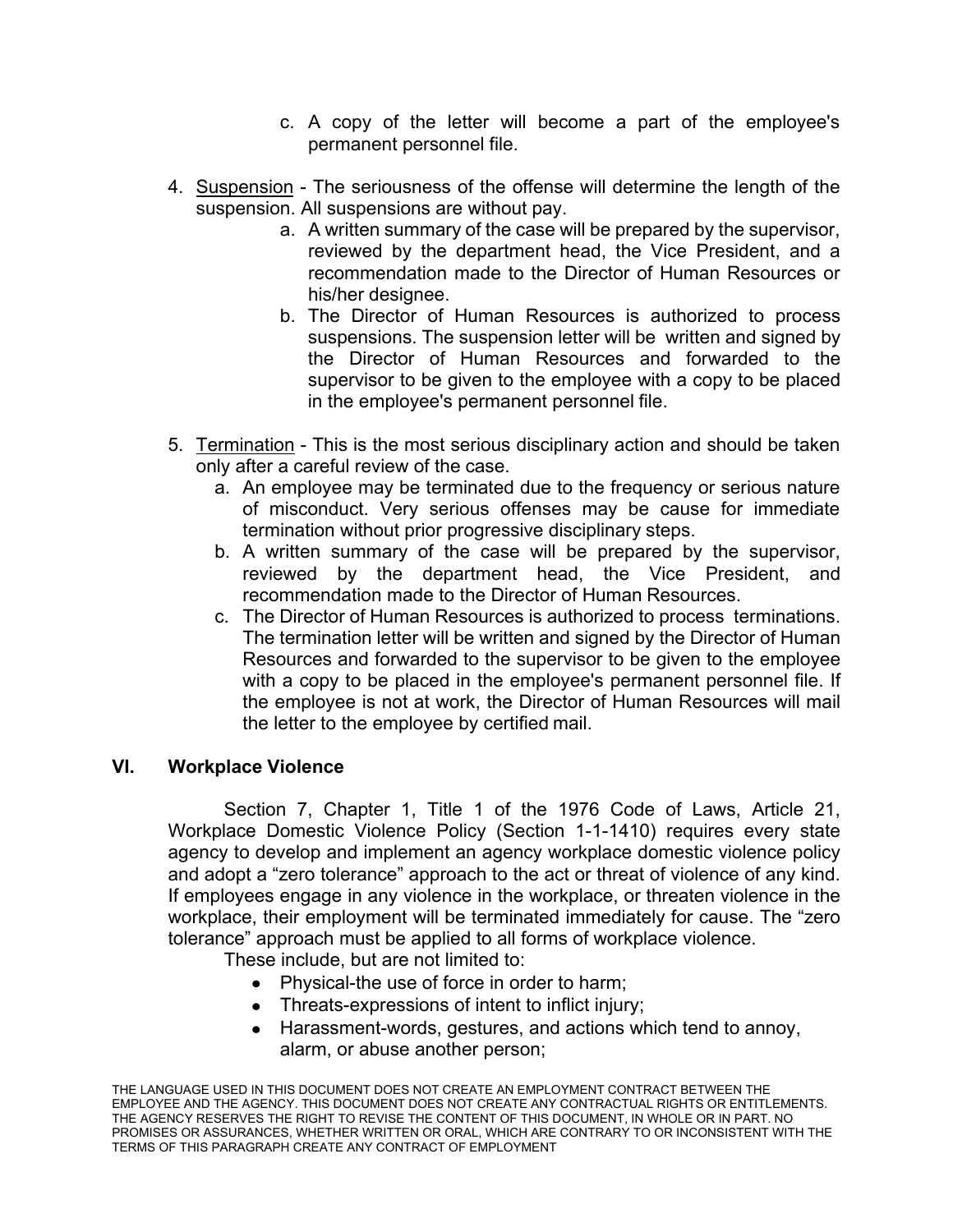- Property damage-intentional damage to property owned by the state, employees, visitors, or vendors; and
- Domestic-physical harm or injury or an offer or attempt to cause physical harm or injury by a household member.

#### **VII. Guidelines**

A suggested guideline for disciplinary action is below. This list is not all inclusive and is intended only as a guide. This list is to improve the consistency of the disciplinary actions taken and the circumstances surrounding each offense must be fully considered. Disciplinary actions are subject to management's discretion.

| <b>Offense or Job</b>       | <b>First Offense</b> | <b>Second Offense</b> | <b>Third</b>   | <b>Fourth</b>  |
|-----------------------------|----------------------|-----------------------|----------------|----------------|
| <b>Deficiency</b>           |                      |                       | <b>Offense</b> | <b>Offense</b> |
| <b>Unauthorized leave</b>   | Written reprimand to | Suspension to         | Termination    | N/A            |
|                             | suspension           | Termination           |                |                |
| <b>Failure to obtain or</b> | Written reprimand to | Suspension to         | Termination    | N/A            |
| maintain a license or       | termination          | Termination           |                |                |
| certificate required as     |                      |                       |                |                |
| a condition of              |                      |                       |                |                |
| employment                  |                      |                       |                |                |

# **DISCIPLINARY GUIDELINES CHART**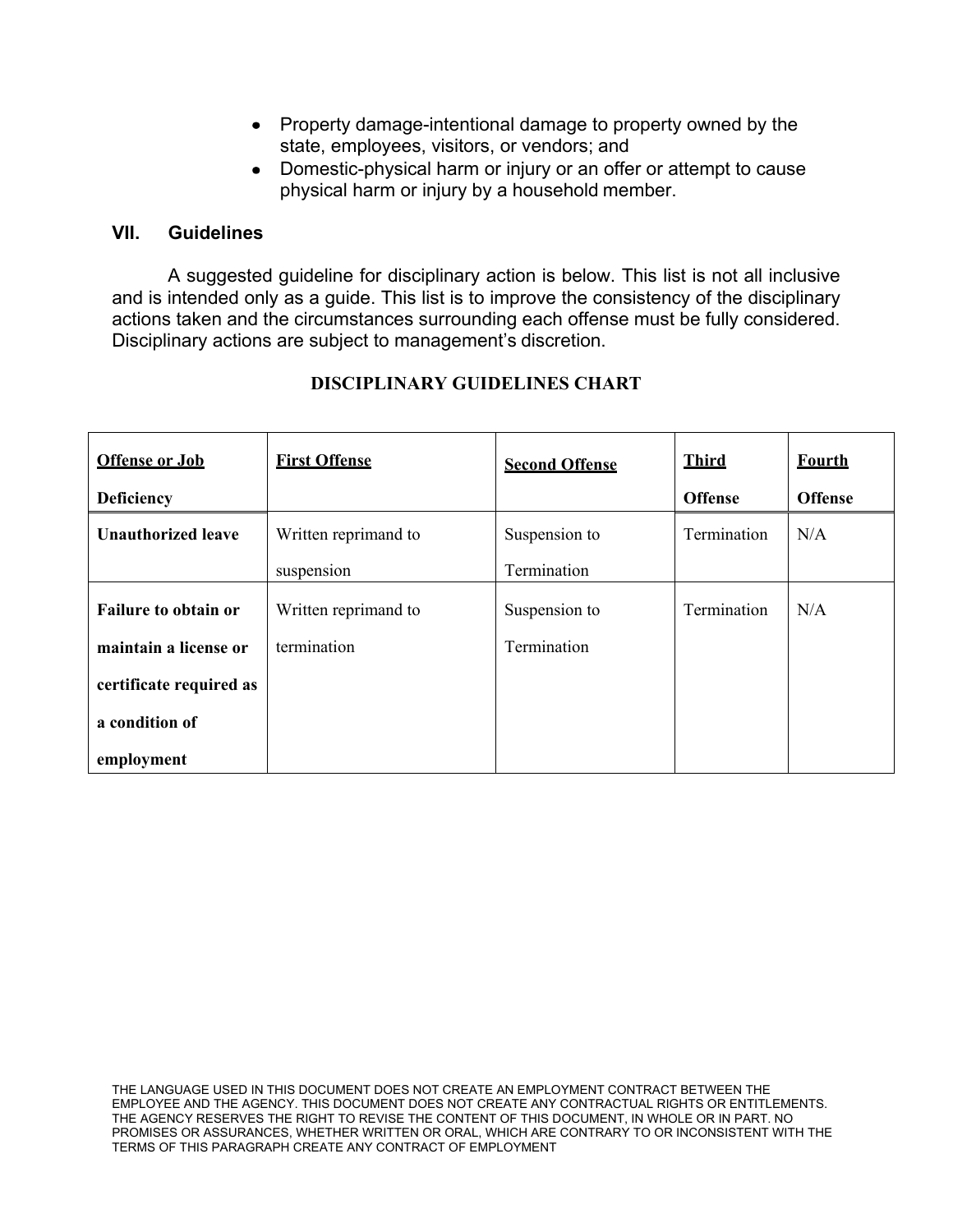| Failure to report to         | Employees who fail to report     | N/A                  | N/A           | N/A         |
|------------------------------|----------------------------------|----------------------|---------------|-------------|
| work and not notify          | to work for three $(3)$          |                      |               |             |
| supervisor for three         | consecutive work days and        |                      |               |             |
| (3) consecutive work         | fail to contact their supervisor |                      |               |             |
| days                         | during this time period will be  |                      |               |             |
|                              | considered to have voluntarily   |                      |               |             |
|                              | resigned.                        |                      |               |             |
| <b>Habitual tardiness or</b> | Oral reprimand                   | Written reprimand    | Suspension    | Termination |
| failure to observe           |                                  |                      |               |             |
| assigned work hours          |                                  |                      |               |             |
| <b>Excessive use of sick</b> | Oral reprimand                   | Written reprimand    | Suspension    | Termination |
| leave                        |                                  |                      |               |             |
| <b>Abuse of sick leave</b>   | Will require doctor's            | Written reprimand to | Suspension to | Termination |
|                              | statement                        | suspension           | termination   |             |
| <b>Excessive absenteeism</b> | Oral reprimand                   | Written reprimand    | Suspension to | Termination |
| (LWOP or docked              |                                  |                      | termination   |             |
| time)                        |                                  |                      |               |             |
| <b>Substandard quality</b>   | Guidelines established in the    | N/A                  | N/A           | N/A         |
| or work                      | <b>Employee Management</b>       |                      |               |             |
|                              | System                           |                      |               |             |
| <b>Leaving work station</b>  | Oral reprimand to written        | Written reprimand to | Suspension to | Termination |
| without authorization        | reprimand                        | suspension           | termination   |             |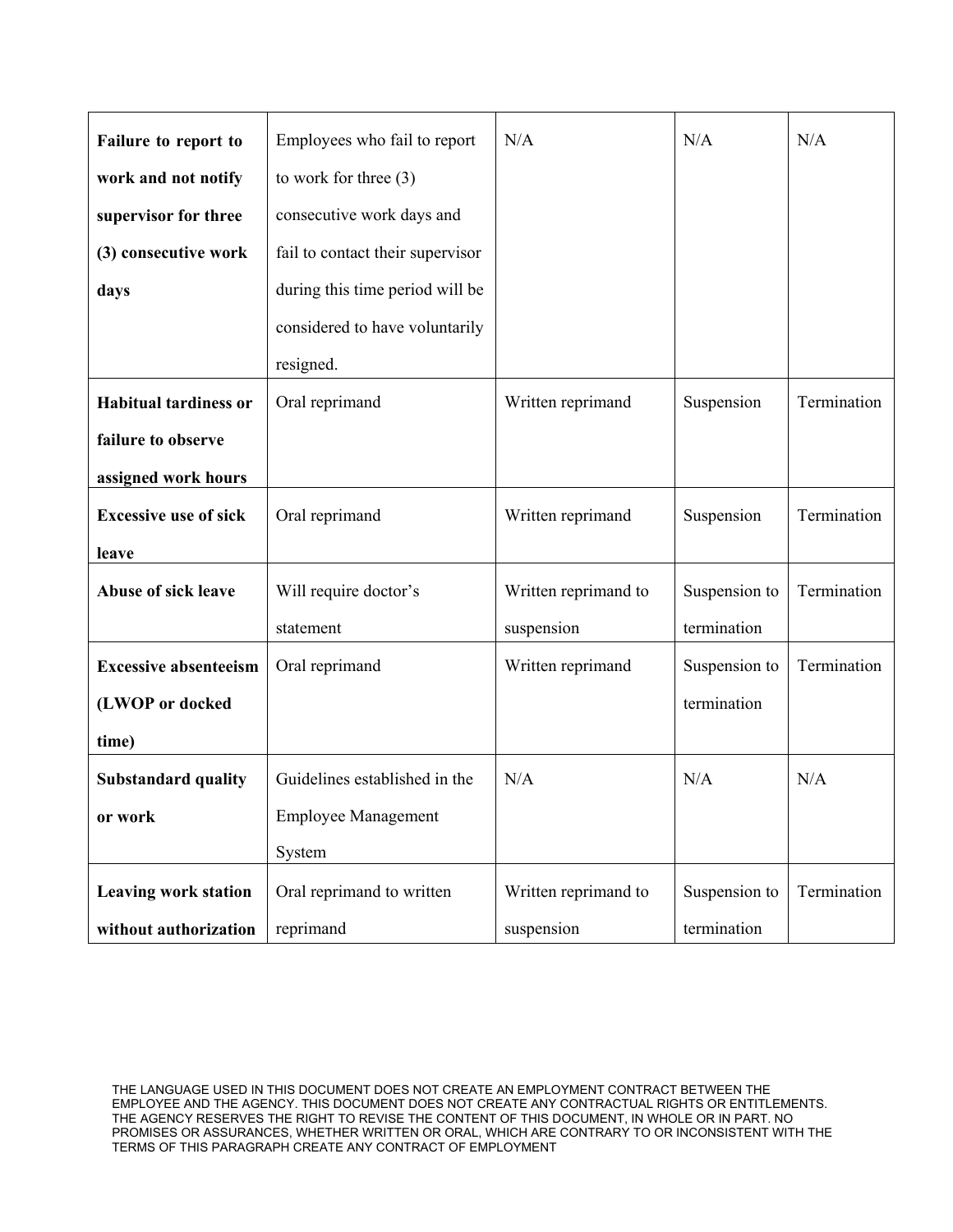| <b>Reporting to work</b>  | Suspension to Termination | Termination (Action    | N/A | N/A |
|---------------------------|---------------------------|------------------------|-----|-----|
| under the influence of    |                           | must be in accord with |     |     |
| alcohol                   |                           | the Employee Drug $&$  |     |     |
|                           |                           | Alcohol Policy and Act |     |     |
|                           |                           | on Alcoholism, Section |     |     |
|                           |                           | $8-11-110$             |     |     |
| <b>Drinking alcoholic</b> | Suspension to termination | Termination (Action    | N/A | N/A |
| beverages on the job      |                           | must be in accord with |     |     |
|                           |                           | the Employee Drug &    |     |     |
|                           |                           | Alcohol Policy and Act |     |     |
|                           |                           | on Alcoholism, Section |     |     |
|                           |                           | $8-11-110$             |     |     |
| <b>Reporting to work</b>  | Suspension to termination | Termination (Action    | N/A | N/A |
| under the influence of    |                           | must be in accord with |     |     |
| illegal drugs             |                           | the Employee Drug &    |     |     |
|                           |                           | Alcohol Policy)        |     |     |
| <b>Violation of</b>       | Suspension to termination | Termination (Action    | N/A | N/A |
| <b>Employee Drug and</b>  |                           | must be in accord with |     |     |
| <b>Alcohol Policy</b>     |                           | the Employee Drug $\&$ |     |     |
|                           |                           | Alcohol Policy)        |     |     |
| Possession of or using    | Termination               | N/A                    | N/A | N/A |
| illegal drugs on the      |                           |                        |     |     |
| job or at a College-      |                           |                        |     |     |
| sponsored activity        |                           |                        |     |     |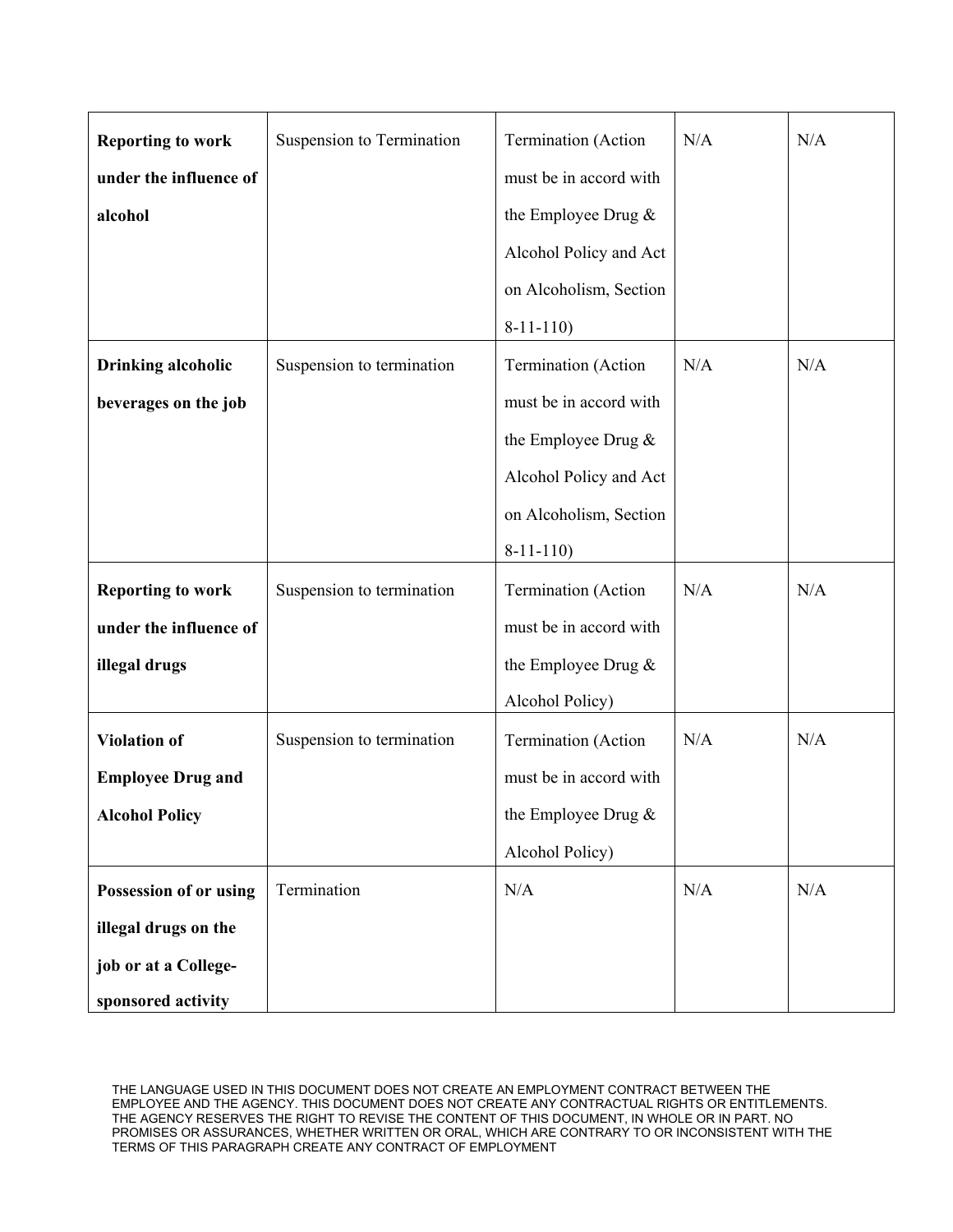| <b>Possession of illegal</b> | Termination                   | N/A           | N/A         | N/A |
|------------------------------|-------------------------------|---------------|-------------|-----|
| drugs with the intent        |                               |               |             |     |
| to distribute on or off      |                               |               |             |     |
| the job                      |                               |               |             |     |
| Insubordination              | Oral reprimand to termination | Suspension to | Termination | N/A |
|                              |                               | termination   |             |     |
| <b>Falsification of</b>      | Written reprimand to          | Suspension to | Termination | N/A |
| records or documents         | termination                   | termination   |             |     |
| Stealing on the job          | Termination                   | N/A           | N/A         | N/A |
| <b>Carelessness or</b>       | Oral reprimand to suspension  | Suspension to | Termination | N/A |
| negligence that              |                               | termination   |             |     |
| results in personal          |                               |               |             |     |
| injury or damage to          |                               |               |             |     |
| property                     |                               |               |             |     |
| Willful violation of         | Written reprimand to          | Suspension to | Termination | N/A |
| written rules,               | termination                   | termination   |             |     |
| regulations or policies      |                               |               |             |     |
| <b>Sexual Harassment</b>     | Written reprimand to          | Suspension to | Termination | N/A |
|                              | termination                   | termination   |             |     |
| <b>Unauthorized use of</b>   | Written reprimand to          | Suspension to | Termination | N/A |
| State equipment or           | suspension                    | termination   |             |     |
| property                     |                               |               |             |     |
| <b>Working on personal</b>   | Oral reprimand to suspension  | Suspension to | Termination | N/A |
| job during work              |                               | termination   |             |     |
| hours                        |                               |               |             |     |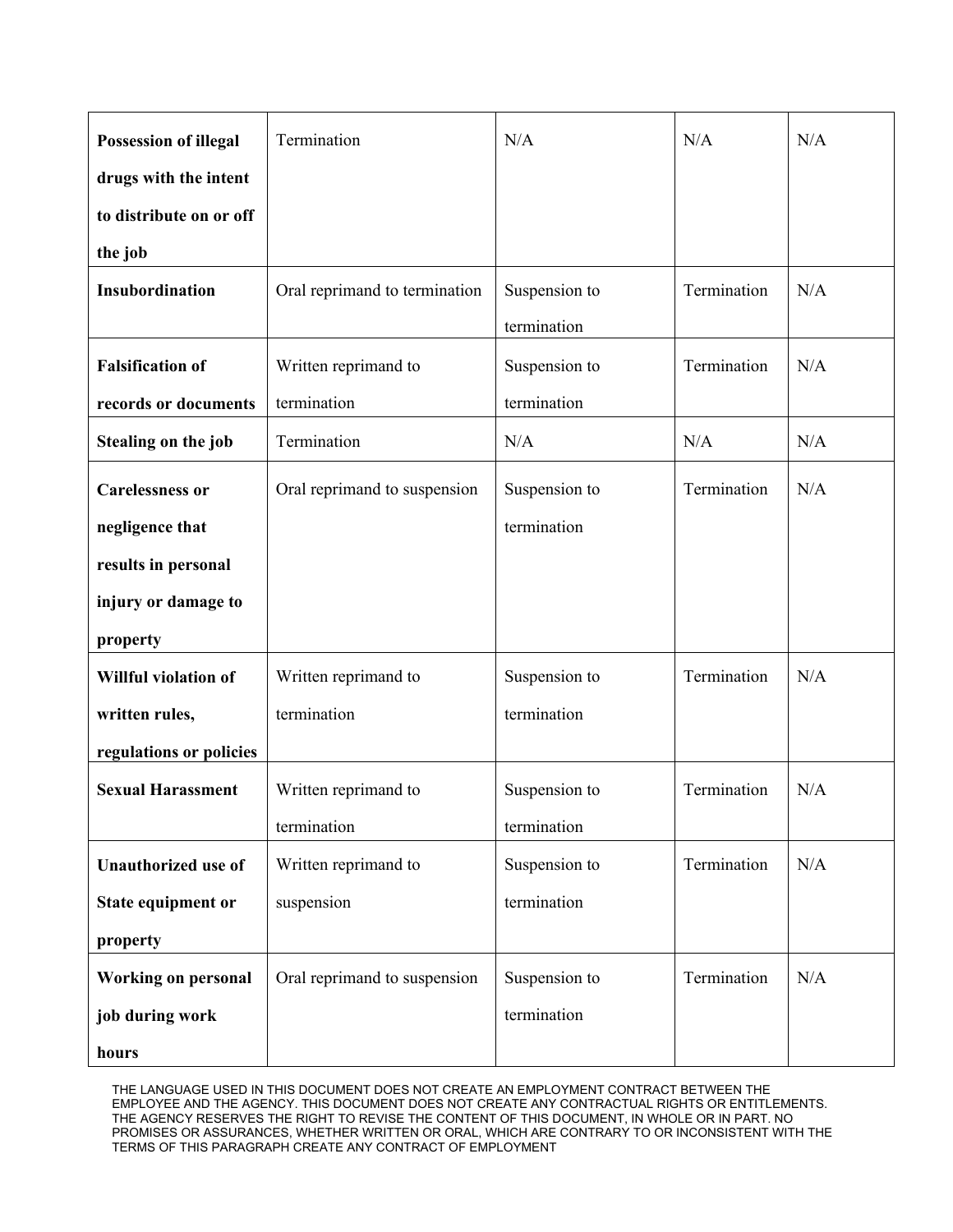| <b>Mishandling of</b>       | Written reprimand to      | Suspension to        | Termination   | N/A         |
|-----------------------------|---------------------------|----------------------|---------------|-------------|
| departments funds or        | termination               | termination          |               |             |
| documents                   |                           |                      |               |             |
| <b>Excessive use of</b>     | Oral reprimand            | Written reprimand    | Suspension    | Termination |
| telephone for               |                           |                      |               |             |
| personal matters            |                           |                      |               |             |
| <b>Engaging in unlawful</b> | Written reprimand to      | Suspension to        | Termination   | N/A         |
| work stoppages,             | termination               | termination          |               |             |
| slowdowns, or strikes       |                           |                      |               |             |
| <b>Negligent or willful</b> | Written reprimand to      | Suspension to        | Termination   | N/A         |
| destruction or misuse       | termination               | termination          |               |             |
| of property or              |                           |                      |               |             |
| equipment                   |                           |                      |               |             |
| <b>Unauthorized</b>         | Oral reprimand to written | Written reprimand to | Suspension to | Termination |
| solicitation or sales on    | reprimand                 | suspension           | termination   |             |
| <b>State premises</b>       |                           |                      |               |             |
| <b>Unauthorized release</b> | Oral reprimand to written | Written reprimand to | Suspension to | Termination |
| of confidential             | reprimand                 | suspension           | termination   |             |
| information                 |                           |                      |               |             |
| Unauthorized                | Termination               | N/A                  | N/A           | N/A         |
| possession of firearms      |                           |                      |               |             |
| on the job                  |                           |                      |               |             |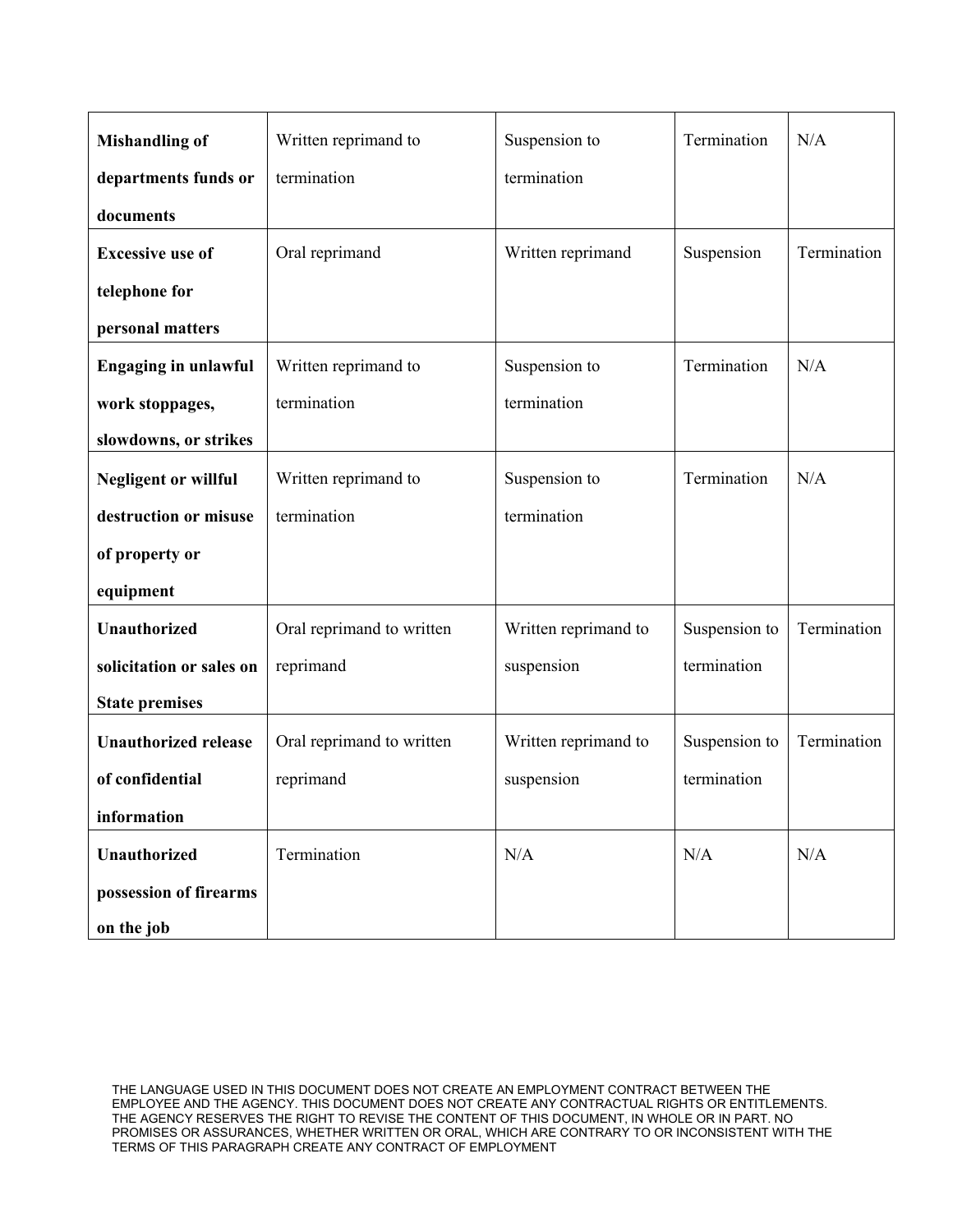| <b>Unauthorized</b>        | Oral reprimand to written     | Written reprimand to | Suspension to | N/A         |
|----------------------------|-------------------------------|----------------------|---------------|-------------|
| distribution of            | reprimand                     | suspension           | termination   |             |
| written or printed         |                               |                      |               |             |
| material of any kind       |                               |                      |               |             |
| <b>Sleeping on duty</b>    | Written reprimand             | Suspension to        | Termination   | N/A         |
|                            |                               | termination          |               |             |
| Horseplay                  | Oral reprimand                | Written reprimand    | Suspension    | Termination |
| <b>Malicious use of</b>    | Oral reprimand to termination | Written reprimand to | Suspension to | Termination |
| profane/abusive            |                               | termination          | termination   |             |
| language to others         |                               |                      |               |             |
| <b>Unauthorized</b>        | Written reprimand to          | Suspension to        | Termination   | N/A         |
| political activity         | termination                   | termination          |               |             |
| (Refer to The Citadel      |                               |                      |               |             |
| <b>Policy on Political</b> |                               |                      |               |             |
| <b>Activity)</b>           |                               |                      |               |             |
| <b>Failure to maintain</b> | Oral reprimand to termination | Written reprimand to | Suspension to | N/A         |
| satisfactory working       |                               | termination          | termination   |             |
| relations with             |                               |                      |               |             |
| employees, students        |                               |                      |               |             |
| or the public              |                               |                      |               |             |
| <b>Interference with</b>   | Oral reprimand to termination | Written reprimand to | Suspension to | Termination |
| other employees work       |                               | suspension           | termination   |             |
| <b>Gambling during</b>     | Written reprimand to          | Suspension to        | Termination   | N/A         |
| work hours                 | termination                   | termination          |               |             |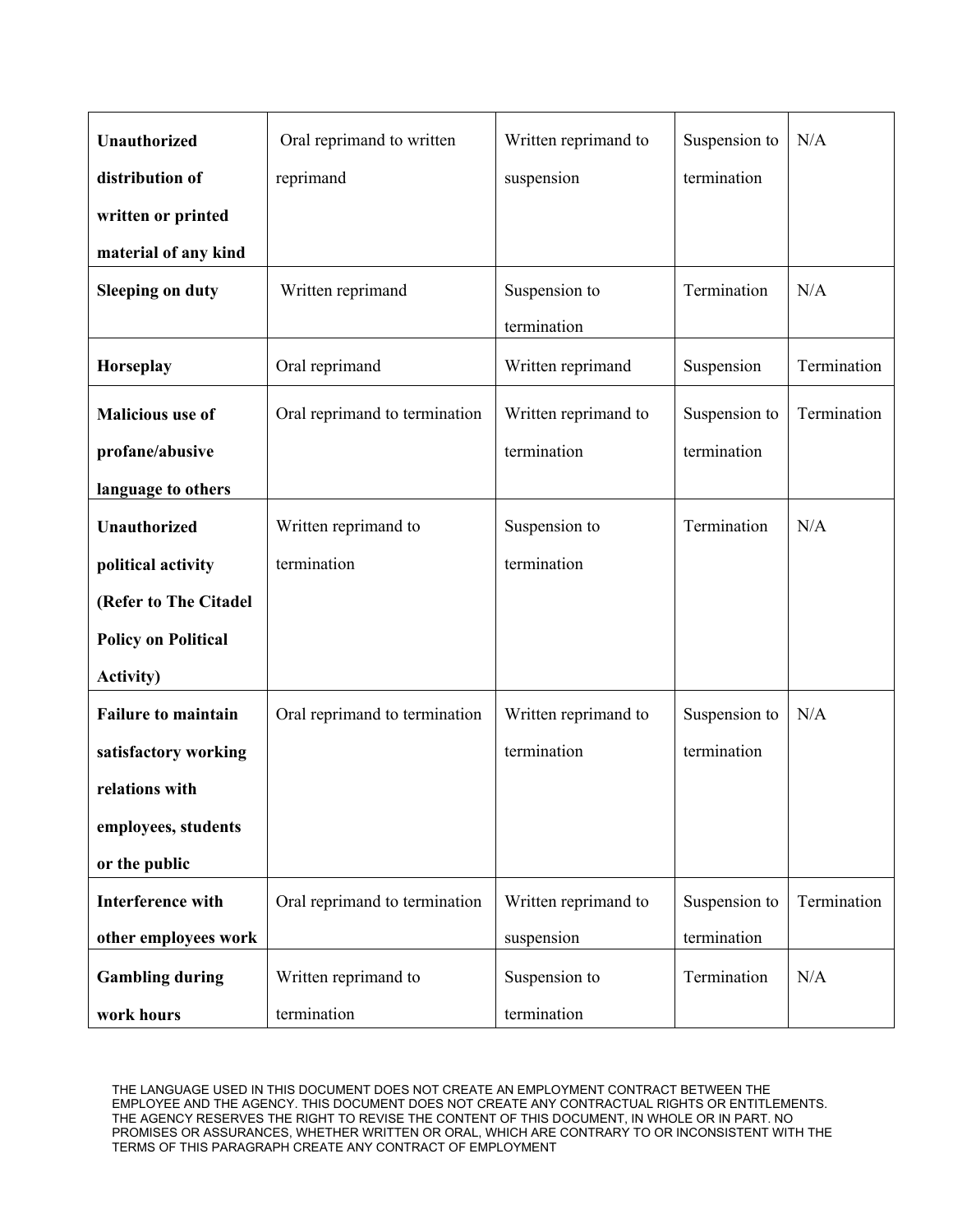| Fighting, other than         | Written reprimand to          | Suspension to | Termination | N/A |
|------------------------------|-------------------------------|---------------|-------------|-----|
| reasonable defense to        | termination                   | termination   |             |     |
| an unprovoked attack         |                               |               |             |     |
| <b>Unauthorized use of</b>   | Suspension to termination     | Termination   | N/A         | N/A |
| State equipment or           |                               |               |             |     |
| property for personal        |                               |               |             |     |
| use                          |                               |               |             |     |
| <b>Negligent operation</b>   | Oral reprimand to termination | N/A           | N/A         | N/A |
| of a State vehicle           |                               |               |             |     |
| resulting in an              |                               |               |             |     |
| accident or personal         |                               |               |             |     |
| injury or endangering        |                               |               |             |     |
| the lives or property        |                               |               |             |     |
| of others                    |                               |               |             |     |
| <b>Operation of a State</b>  | Termination                   | N/A           | N/A         | N/A |
| vehicle or equipment         |                               |               |             |     |
| without required             |                               |               |             |     |
| valid license                |                               |               |             |     |
| <b>Violation of State or</b> | Written reprimand to          | Suspension to | Termination | N/A |
| <b>Federal Ethics Laws</b>   | termination                   | termination   |             |     |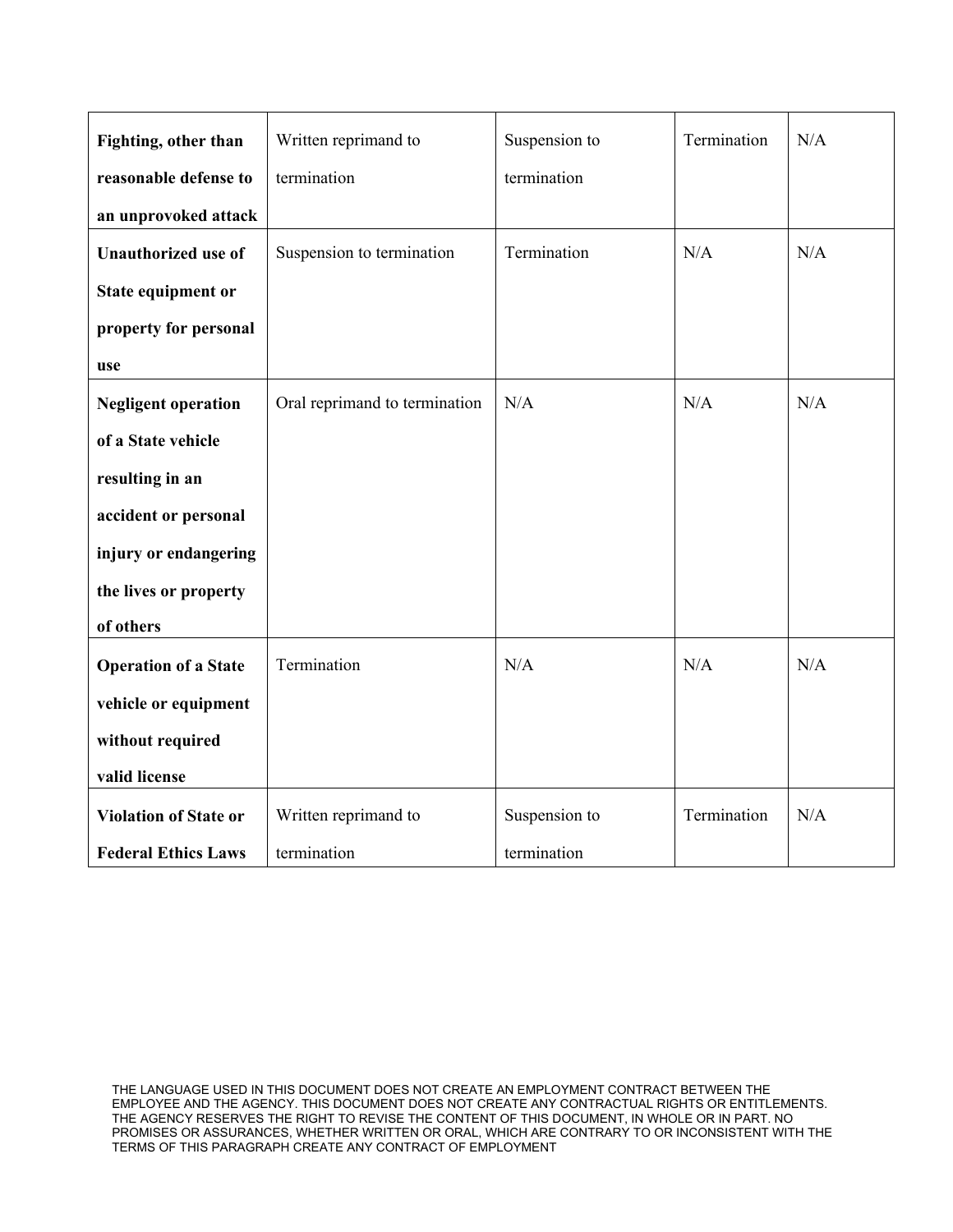| <b>Arrested or indicted</b>  | Suspension to termination.     | N/A           | N/A         | N/A |
|------------------------------|--------------------------------|---------------|-------------|-----|
| for alleged violation        | When an employee is arrested   |               |             |     |
| of Federal or State          | for any offense other than a   |               |             |     |
| criminal laws                | minor traffic offense, the     |               |             |     |
|                              | supervisor should immediately  |               |             |     |
|                              | conduct an investigation to    |               |             |     |
|                              | determine if any of the        |               |             |     |
|                              | offenses listed in these       |               |             |     |
|                              | guidelines have occurred.      |               |             |     |
|                              | Should the supervisor deem it  |               |             |     |
|                              | necessary, the employee may    |               |             |     |
|                              | be suspended immediately       |               |             |     |
|                              | pending further investigation. |               |             |     |
| <b>Conviction of Federal</b> | Suspension to termination      | Suspension to | Termination | N/A |
| or State criminal laws       |                                | termination   |             |     |
| other than minor             |                                |               |             |     |
| traffic offenses             |                                |               |             |     |
| <b>Refusal to cooperate</b>  | Written reprimand to           | Suspension to | Termination | N/A |
| with administrative          | suspension                     | termination   |             |     |
| investigations or to         |                                |               |             |     |
| answer a work-               |                                |               |             |     |
| related question or          |                                |               |             |     |
| inquiry                      |                                |               |             |     |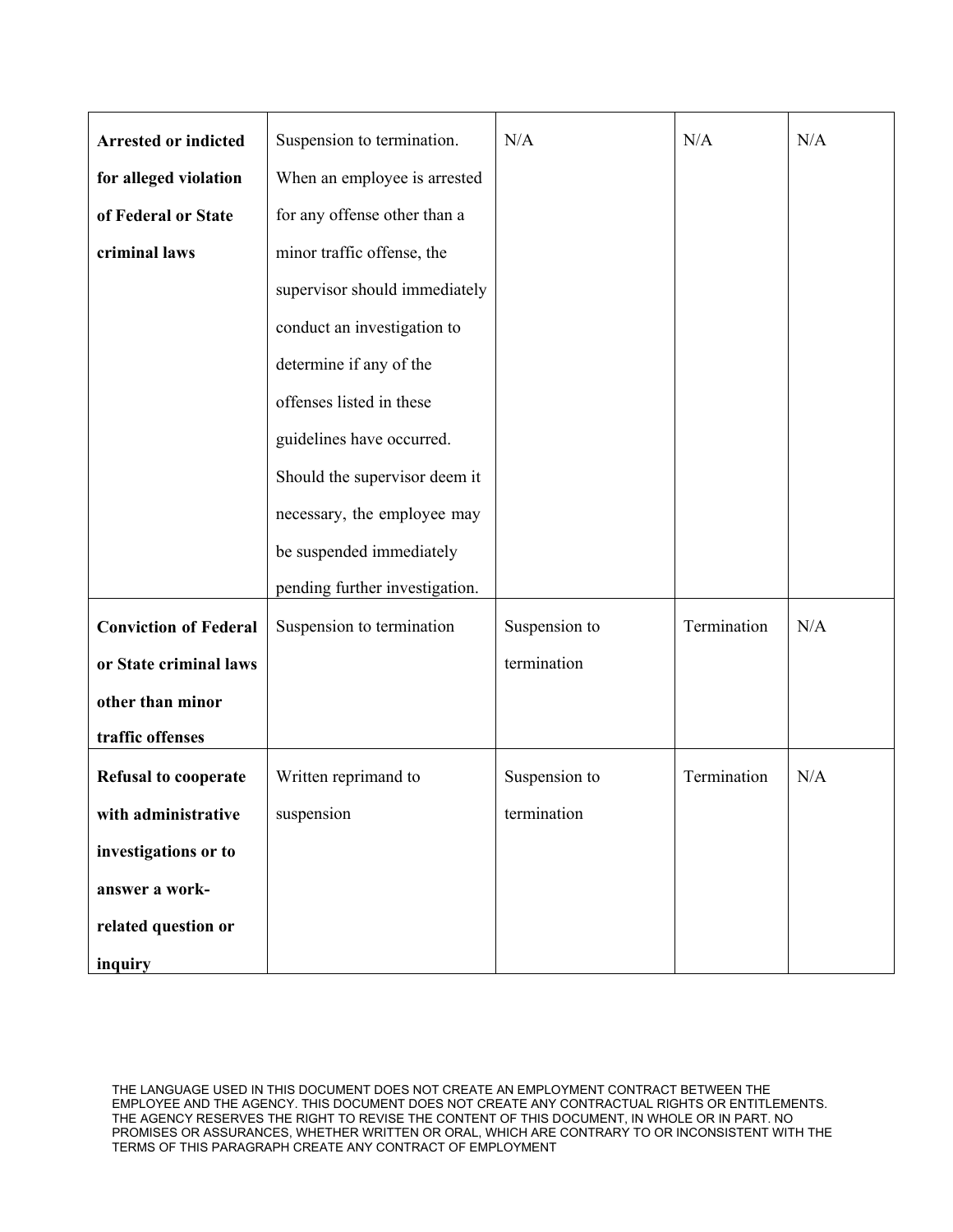| <b>Conduct reflecting</b> | Written reprimand to | Suspension to | Termination | N/A |
|---------------------------|----------------------|---------------|-------------|-----|
|                           |                      |               |             |     |
| unfavorably on the        | suspension           | termination   |             |     |
| reputation of the         |                      |               |             |     |
| <b>College or conduct</b> |                      |               |             |     |
| that adversely affects    |                      |               |             |     |
| or interferes with the    |                      |               |             |     |
| normal operations of      |                      |               |             |     |
| the College               |                      |               |             |     |
| Conduct such that         | Written reprimand to | Suspension to | Termination | N/A |
| employee's presence       | suspension           | termination   |             |     |
| on the job could or       |                      |               |             |     |
| would threaten the        |                      |               |             |     |
| safety or health of the   |                      |               |             |     |
| employee or others or     |                      |               |             |     |
| such that the             |                      |               |             |     |
| employee's fitness to     |                      |               |             |     |
| perform assigned          |                      |               |             |     |
| duties is affected        |                      |               |             |     |
| Gross misconduct or       | Written reprimand to | Suspension to | Termination | N/A |
| conduct unbecoming        | suspension           | termination   |             |     |
| a College employee        |                      |               |             |     |
| which substantially       |                      |               |             |     |
| affects the employee's    |                      |               |             |     |
| fitness to perform        |                      |               |             |     |
| assigned duties           |                      |               |             |     |